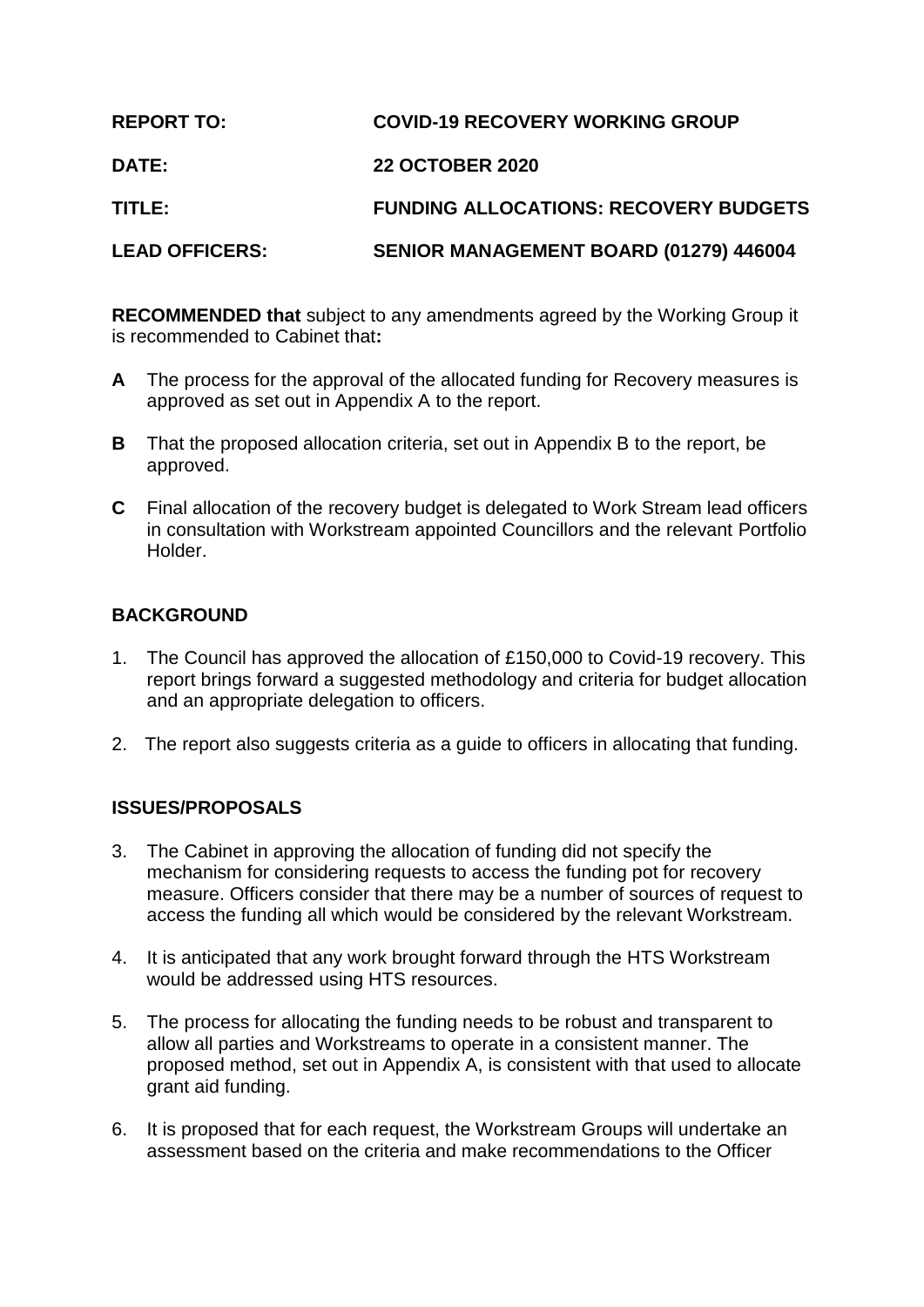Recovery Board (which meets weekly) for a decision. The Covid-19 Recovery WG would be updated with regard to the approved funding allocations.

- 7. Following a Recovery Board approval, Officers would then implement and monitor projects and require formal output evaluation. The Cabinet would receive details of project via the Working Group minutes.
- 8. Recommendation C is required to delegate implementation to Workstream Lead Officers. Requests which may fall outside of the budget framework would require Council approval.

#### **IMPLICATIONS**

**Environment and Planning (Includes Sustainability)** As set out in the reports to the working group **Author: Andrew Bramidge, Head of Environment and Planning**

**Finance (Includes ICT, and Property and Facilities)** As set out in the reports to the working group **Author: Simon Freeman, Head of Finance and Property and Deputy to the Chief Executive**

**Housing** As set out in the report **Author: Andrew Murray, Head of Housing**

**Community Wellbeing (Includes Equalities and Social Inclusion)** As set out in the report **Author: Jane Greer, Head of Community Wellbeing**

#### **Governance (Includes HR)**

As set out in the report, the delegation of funding is a matter for the Cabinet to approve.

**Author: Simon Hill, Head of Governance**

### **Appendices**

Appendix A – Suggested Process for Allocation of Recovery funding Appendix B – Proposed Allocation Criteria

### **Background Papers**

None, the previous report to the working on governance set out the relative responsibilities of officers and the working group, within its approved terms of reference.

### **Glossary of Terms/Abbreviations Used**

None.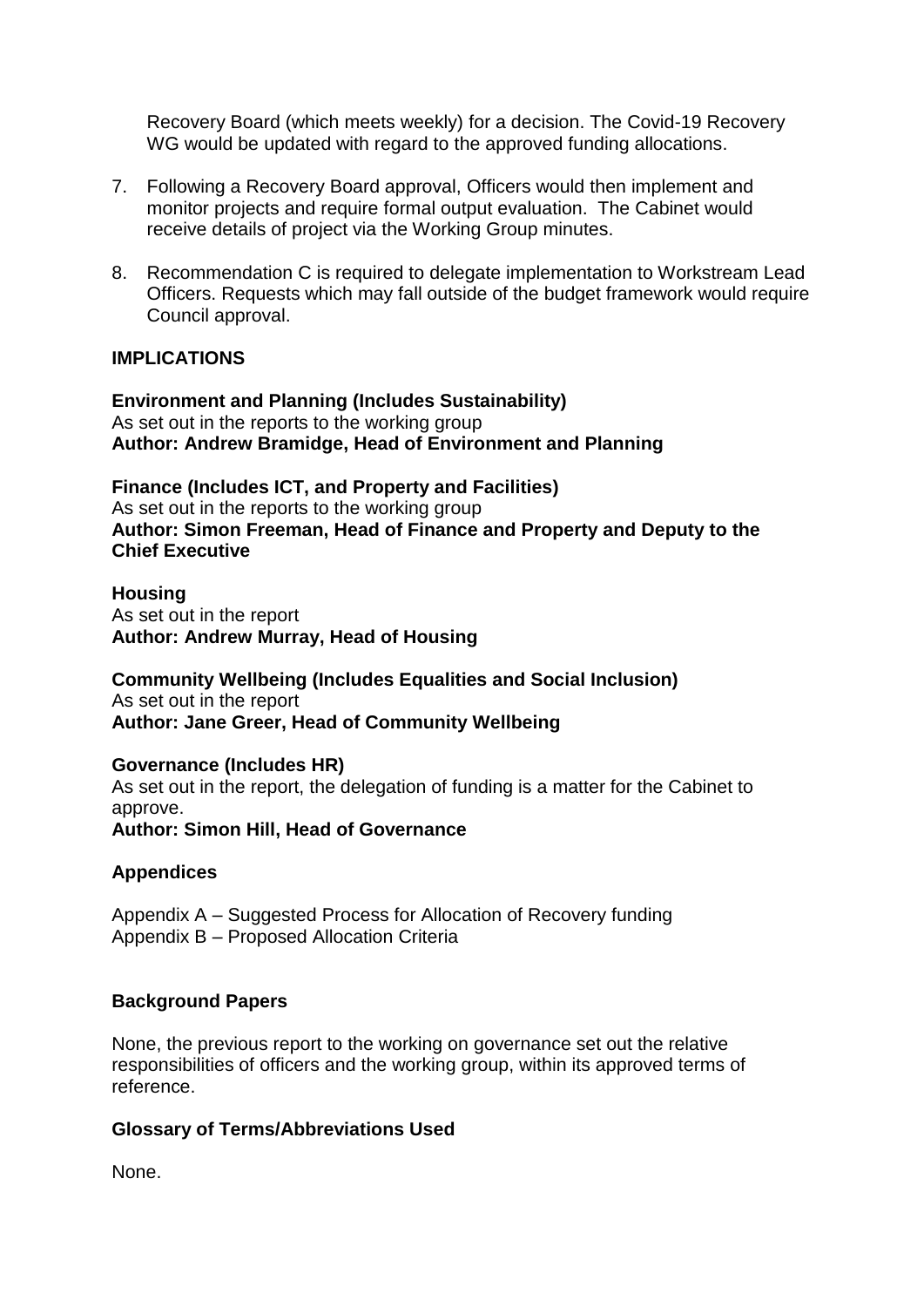**Appendix A**

Suggested Process for Allocation of Recovery funding